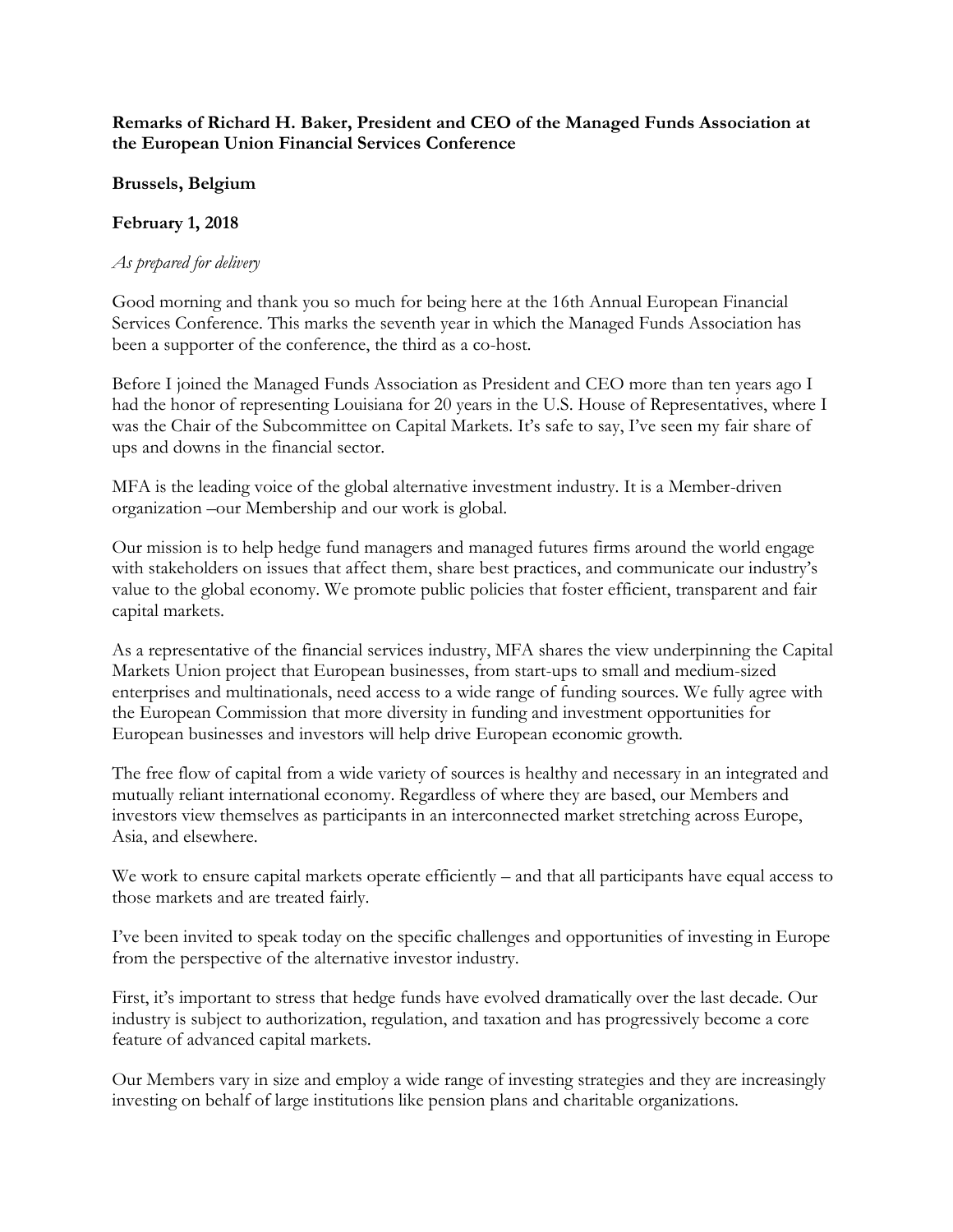One of the largest sources of institutional allocations to hedge funds in Europe are public pensions –our Members are proud to help those pension funds in Europe and around the world to meet their investment objectives.

The data show that public pension funds have increasingly turned to alternative investors to help them meet their goals – between 2010 and 2017, worldwide pension allocations to hedge funds increased by more than 65 percent.

That means our Members are responsible for managing part of the retirement security of teachers, public servants, and households.

Pension funds turn to our industry because we help provide stable returns over time and reduce volatility in their portfolios – which, ultimately, helps ensure safe retirements for the pensioners they serve.

According to estimates, our industry had more assets under management than ever in 2017 – we have every reason to believe 2018 will be even better.

Our Membership and our work is global. Many of our Members have long track records of investing in Europe and managing money for European institutional investors – many more are eager to access Europe's capital markets.

They recognize the significant opportunities Europe has to offer, and the value they can deliver to Europe: helping protect pensioners' retirements and giving companies access to new funding sources.

Any firm – regardless of the nature of its business – considers a numbers of factors before deciding where to operate. One of the most important is the regulatory environment. Our Members are no different.

And MFA is committed to helping our Member firms and policy officials in the EU, the UK, the U.S., and elsewhere collaborate constructively to promote a safe and efficient regulatory landscape.

I am speaking to you here in Brussels this morning and I'll say the same thing in London tonight: Managed Funds Association strongly supports the goal of creating open, predictable, and level playing fields in Europe's capital markets.

One of the reasons we hope MFA has credibility with policymakers is because we do not simply and reflexively oppose regulation – instead, we think it's in everyone's interest to work to support regulators' efforts to safeguard our financial markets.

MFA has sought to bring that same constructive approach to Europe.

MFA and our Members are all-in on Europe – and we're eager to continue working with policymakers as they update the regulations that govern markets here, and as they navigate the post-Brexit world.

Our Members' interest in Europe is reflected in MFA's own organizational chart.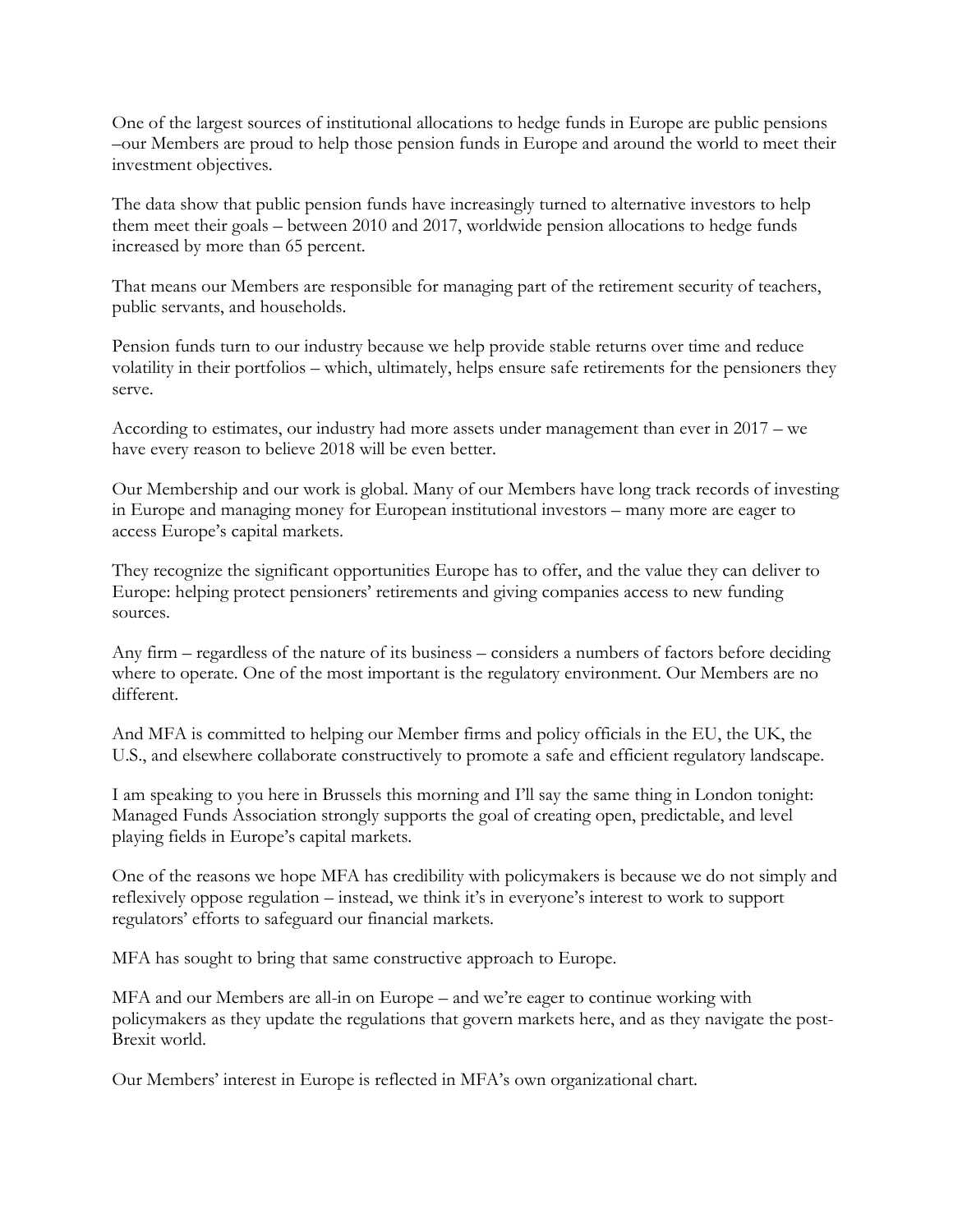I recently created a standalone International Affairs department at MFA.

I hired Michael Pedroni to run that department – many of you probably know Mike and some of you may have worked with him. He's the former U.S. Treasury Representative in Brussels, founder of the U.S. Treasury Markets Room, and a seasoned international policy expert from his years at the IMF, Federal Reserve, and the White House. Michael works with, and is supported by, the MFA legal team, which has been active with EU and other regulators for years.

If you don't already know him, I hope you get to meet him here today. You'll also get to hear him speak – he's participating in the panel discussion immediately following my remarks. And if he's better than me, you can be sure he'll hear about it in his next performance review.

MFA is very supportive of the strides EU officials have made towards building deeper and more efficient capital markets – and for their call for more diverse sources of capital to complement the banking sector.

Last April, when we had the honor of hosting European Commission Vice-President Dombrovskis at our Global Finance Forum in Washington, he discussed the need to attract additional sources of capital to complement bank lending and help strengthen the European economy.

We are also appreciative of the Commission's recognition of the value our industry offers. As they said in their recently released proposals on prudential rules for investment firms, "Investment firms provide a range of services that give investors access to securities and derivatives markets … and form a vital cog in a well-functioning Capital Markets Union."

You won't be surprised to hear me say that I could not agree more that our Members are vital.

One specific pending initiative, of course, is the development of the framework for the Capital Markets Union.

Developing the framework for the CMU is a substantial process, involving a number of pieces of legislation and regulatory reviews. MFA believes that with the necessary public and private support it will help efficiently and effectively allocate capital to provide businesses with increased access to financing and create jobs.

We also believe it will provide opportunities for investors – like pension plan beneficiaries – to generate wealth for retirement or other financial goals.

To take advantage of those opportunities, we believe a successful Capital Market Union should be governed by a couple key principles:

Markets should promote fair competition and access – putting all participants on a level playing field and eliminating tiered markets that only benefit a few. In addition, well-designed clearing and settlement systems will minimize risks to markets and to market participants.

And just as our Members employ diverse investment strategies, we believe effective markets should draw on a diverse array of resources to provide capital. While banks are the primary source of capital in Europe right now, many small and medium sized businesses get off the ground with the help of non-bank financing. As Vice President Dombrovskis has said, we believe the EU should draw on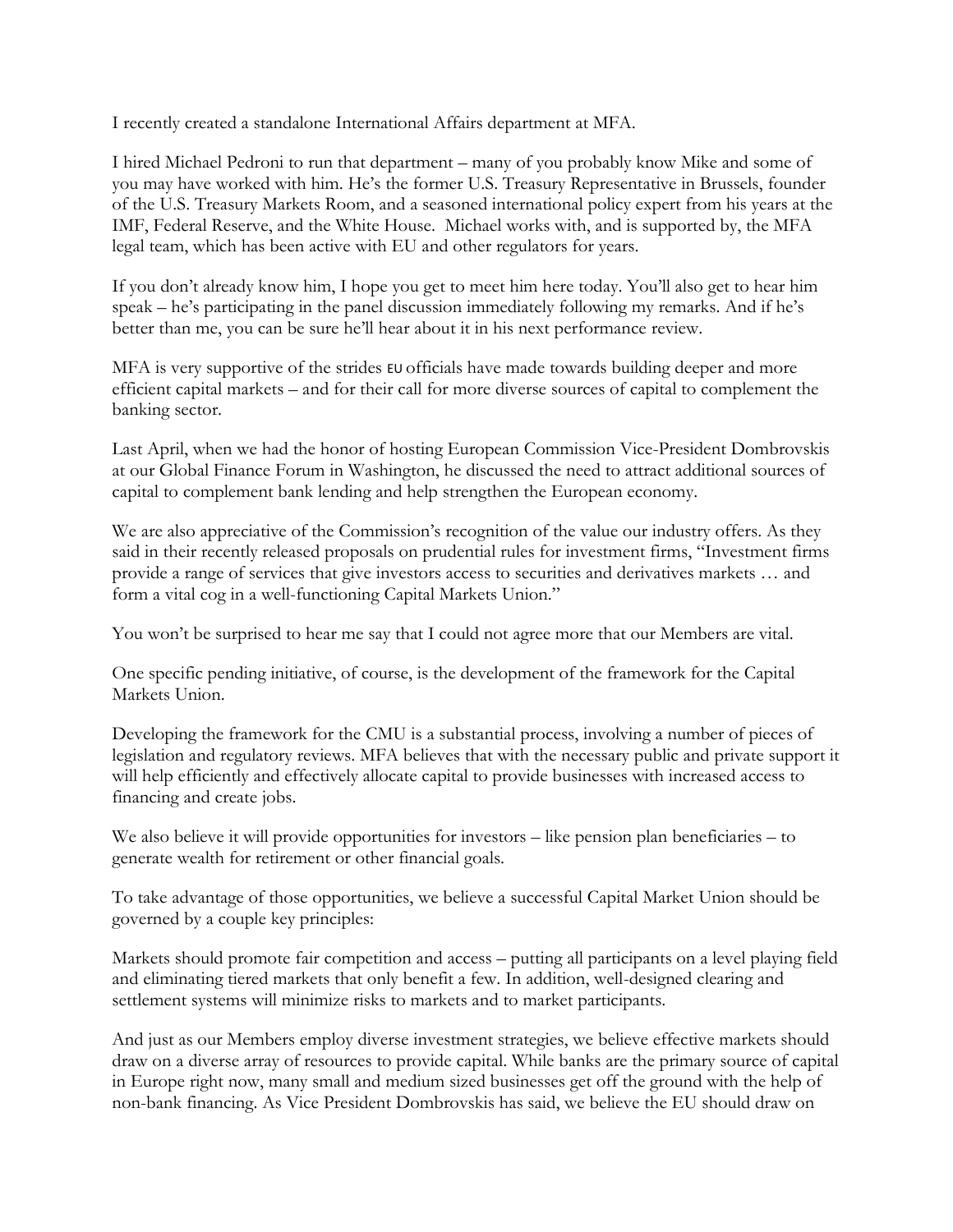sources of capital that complement bank lending – and one way to grow that pool of capital is to allow for smooth cross-border capital flows.

Underlying these principles is the need for consistency and predictability. And here we believe Europe still has room to improve, and so I will turn to some of the "challenges" we perceive for our industry. These challenges are not insurmountable – in fact they're similar to challenges we are working to address with regulators in the U.S. and elsewhere – and we offer our views in a constructive spirit.

We've welcomed the opportunity to submit comments to regulators and have conversations with European policymakers on several policy priorities MFA members have identified for 2018.

One priority – also a challenge – is the Commission's work to develop a new Prudential Regime for Investment Firms.

We fully understand and appreciate the objective of developing a regime tailored for investment firms – one size does not fit all when it comes to financial institutions.

That's why we encourage policymakers to take their time in ensuring that the proposal truly addresses the unique nature of investment firms.

For example, we hope they consider that the use of assets under management is not a good metric for determining the level of systemic risk posed by an asset management firm.

We start from the premise that no hedge fund is, or should ever be, too big to fail.

Because hedge funds are not systemically important, we strongly encourage a cap on capital equal to the size of the cap in the UCITS and Alternative Investment Fund Manager Directives. Predictable rules and level playing fields are themes we return to again and again.

Second, we are closely following the European Supervisory Authorities Review - the ESA Review.

The ESA Review is a wide-ranging regulation – but MFA is focused on a few specific provisions in the proposal that could impact alternative fund managers, including those based in third countries.

Portfolio delegation rules are a real concern. Our Members are concerned that any significant changes to the ability of EU investment managers to outsource or delegate the management of certain funds could harm the very investors who rely on the alternative asset management and UCITS industries.

Let me explain. Just as a factory outsources the manufacturing of some parts of its supply chain to third countries, an investment vehicle in Europe outsources some of its management strategy to third-country investment professionals.

For example, a UCITS fund manager may wish to provide EU investors access to emerging market investments. Rather than manage that portfolio entirely on its own, it contracts out the management to experts sitting in London, Hong Kong, New York, or Sao Paolo. That is a model that has worked well for decades, and we do not think it is in anyone's interest to change it.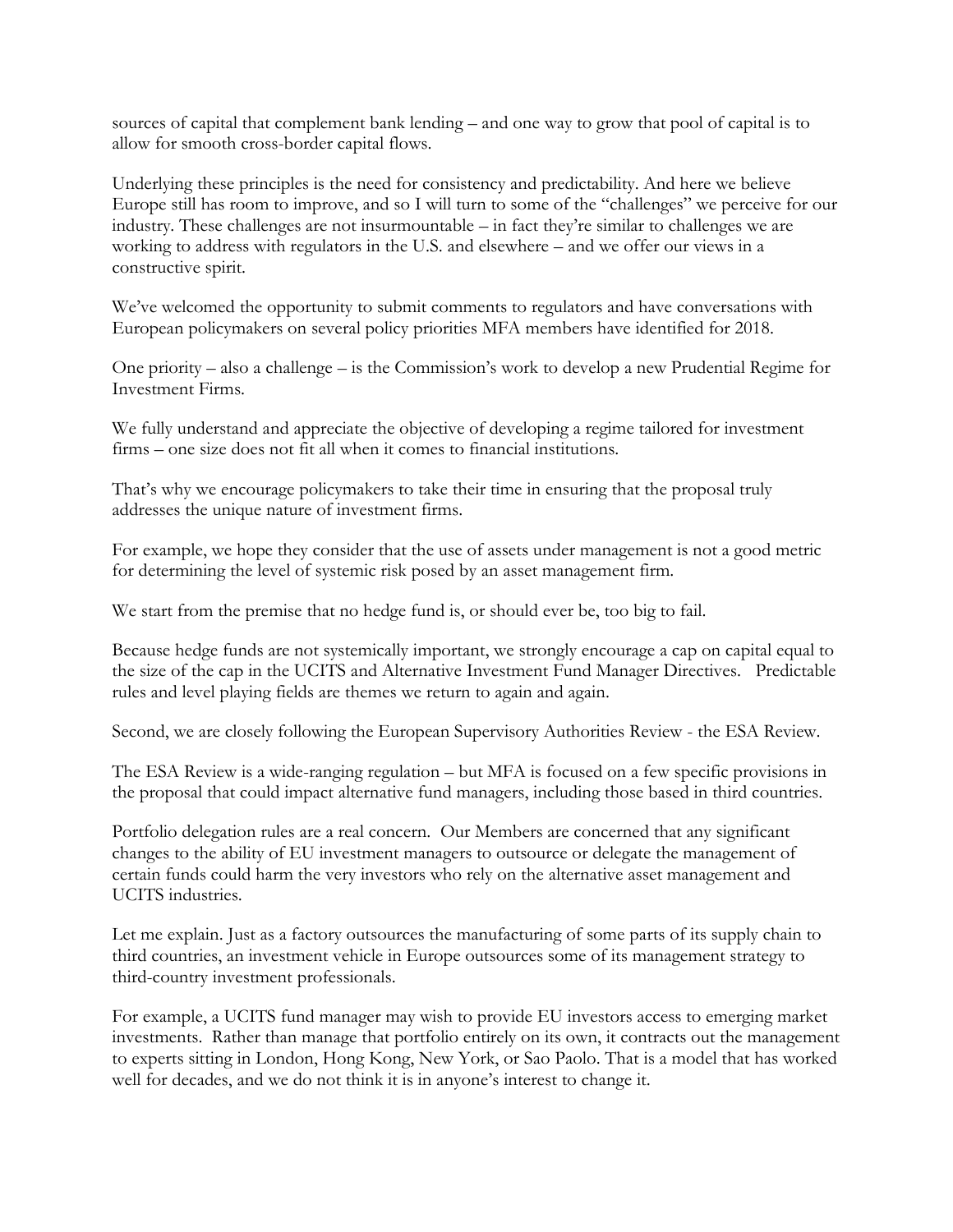On a related note, not specific to the ESA Review, but to the openness of Europe's markets to external capital, MFA stands ready to serve as a constructive partner to policymakers that need to balance delicate decisions on the investment climate, including screening of FDI while also preserving the bedrock of openness to investors.

Another priority is the central clearing of derivatives.

In short – we're for it, and we've been for it from the start.

We believe central clearing has increased transparency in the derivatives market and greatly reduced risks to investors and to the market as a whole.

We also support efforts to ensure that any clearinghouse that could have a significant impact on financial stability is subject to scrutiny and supervision.

As EU policymakers discuss this important topic, we want to stress a few key points:

First, we want to ensure any changes to CCP supervision don't reduce liquidity or make clearing prohibitively expensive.

Second, we support effective regulatory oversight and coordination among competent authorities.

Third, we also want to ensure any new measures adopted don't conflict with existing third country equivalence decisions.

And fourth, we believe that policymakers should seek input from clearing clients, including our Members, before they finalize any requirements to ensure they have a good understanding of how clients may be impacted and whether there may be unintended consequences.

There is an issue of great importance to our Members: data security and the protection of confidential and proprietary information.

Over the past decade, regulators and policymakers in the EU and the U.S. have begun collecting much more information from hedge funds. And we fully understand that regulators need to collect information – sometimes confidential information – to do their jobs.

I want to underline, though, just how sensitive some of this information is. We're talking about things like a fund's entire trading book, or the algorithms and white papers that guide its strategy.

In many cases this is their secret sauce, their competitive advantage – I've heard our Members talk at length about the measures they've put in place to protect their own networks. They are substantial.

We have seen that hackers are growing more sophisticated and aggressive – you can't go a day without hearing about a hack at some large institution or regulator.

To our minds, it's not a matter of if there's going to be a significant breach at a regulator, but when. As you know, the U.S. has already seen breaches at the highest levels of the U.S. government.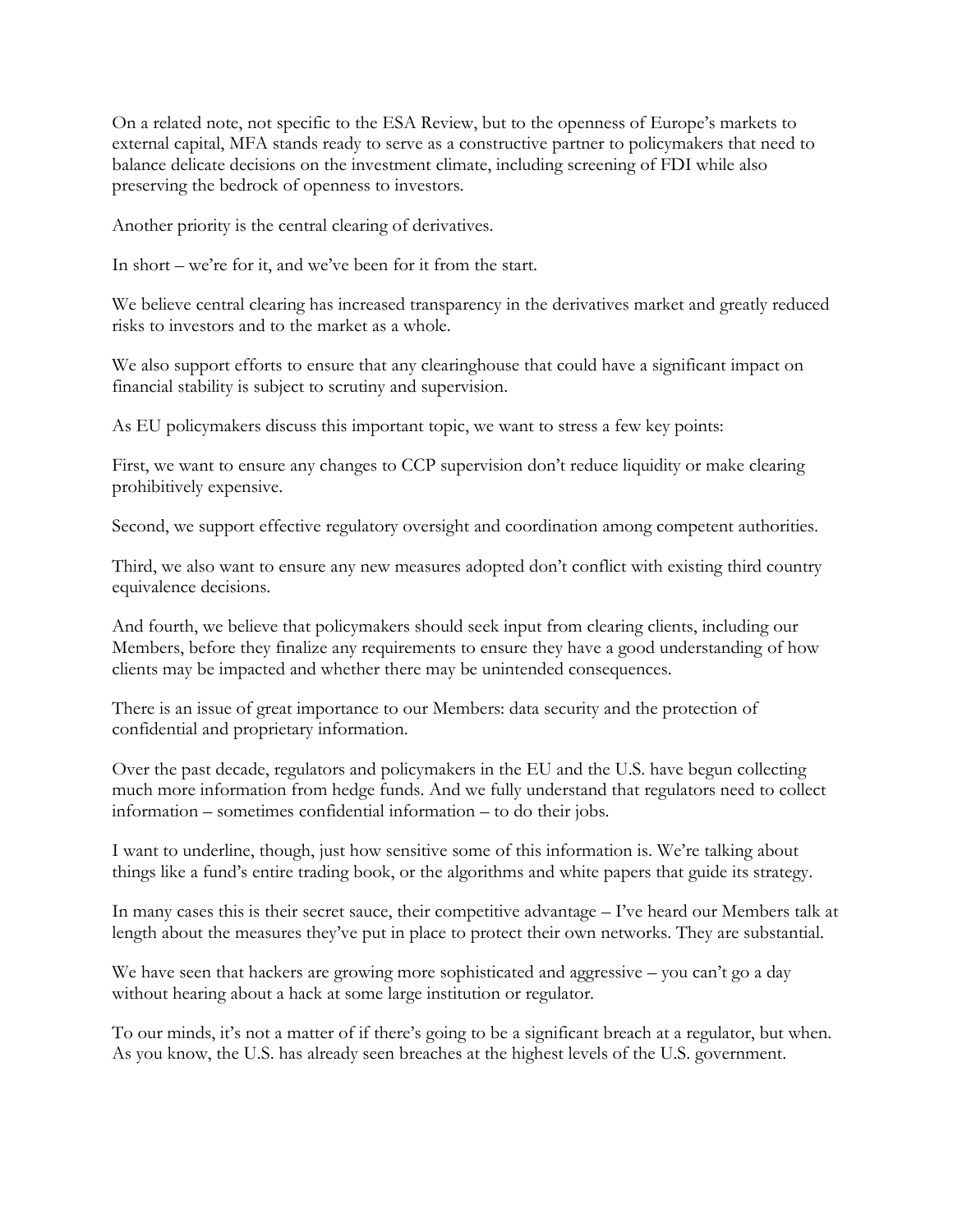So we have four simple recommendations for policymakers in the EU and the U.S. we believe are logical that we think would help mitigate the risks of a potential breach.

First, we think regulators should consider the scope of the information requested and narrow it to ensure they're only asking for data that is actually necessary to achieve their core mission.

Second, we think regulators can build protections into their forms and reporting systems, including alphanumeric identifier rather than names.

Third – regulators' protections and security requirements should be tiered based on the level of sensitivity of the data they possess.

And fourth, we think regulators should return or destroy sensitive, confidential firm-specific data once they are through using it.

Europe has developed the GDPR to protect personal data of individuals. To further protect individuals, we believe it should incorporate the principles from our recommendations into financial regulation.

For example, we believe some of the MiFID II regulatory requirements concerning the collection of personal data is unnecessary to achieve the objectives of MiFID II.

As with GDPR, we hope the EU will show leadership by implementing regulatory protections for proprietary intellectual property, business methods, and information.

Let me say a word about MiFID II. We know EU authorities have been working diligently since 2011 to implement this, especially over the past couple years.

MFA has worked closely with our Membership to assist with compliance, and to understand where they may be experiencing abrasions in the implementation process. This is not unexpected – it's similar to challenges U.S. regulators face in implementing complex regulations.

We are communicating our findings to the relevant regulators.

Let me just cite one example where we think, with relatively little effort, policymakers could facilitate the objectives of MiFID II and enhance transparency and the accuracy of market data reported to regulators.

With respect to transaction and trade reporting, we call on EU authorities to: direct both parties to a transaction to provide their LEI number to their counterpart in conjunction with a transaction to ensure consistent and accurate transaction reports; and to make public an official list of systematic internalizers per product to avoid under- or over-reporting to regulators.

This is an exciting time in Europe – along with that excitement inevitably comes some uncertainty, which poses a real challenge to our Members.

If you take one thing away from my remarks today, I hope it's this: throughout Europe, countries are working to enhance economic growth and remove impediments to investment. To put even more capital to work for Europe's economies, policymakers should keep intact regulations that work